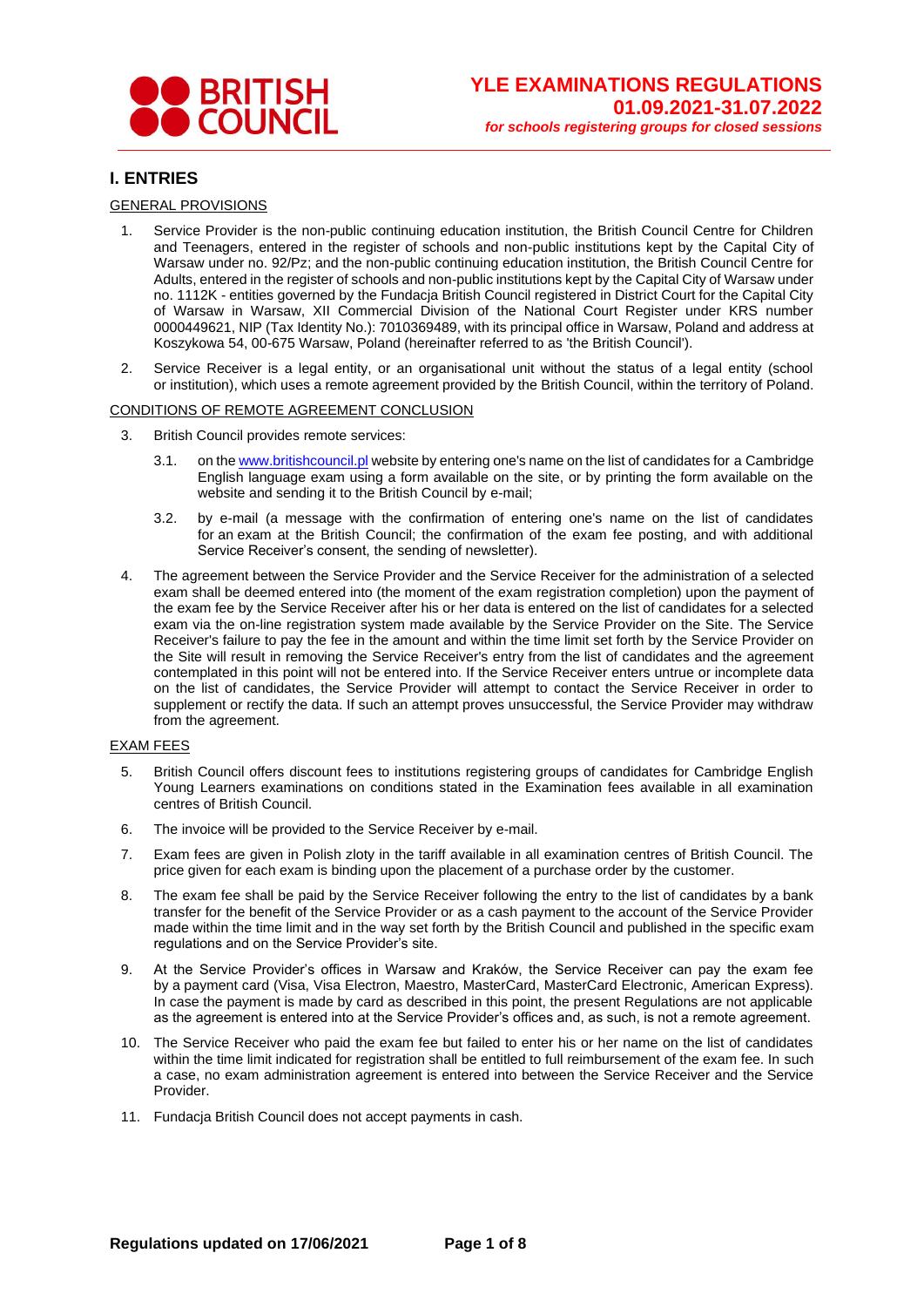

# **REGISTRATION**

- 12. Institutions entering groups of candidates for closed sessions of YLE Cambridge Assessment English examinations have a choice of exam dates and place.
- 13. The group entered by the institution has to number at least:

|               | If you want to register candidates for more than one level of YLE examination |
|---------------|-------------------------------------------------------------------------------|
| 20 candidates | (for the institutions located within the limits of the city                   |
|               | where the examination centre is located)                                      |

In case of schools located outside the city limits please contact the exams coordinator

tel.: 22 695 59 00, e-mail: [exams@britishcouncil.pl.](mailto:exams@britishcouncil.pl)

- 14. To register a group of candidates for an exam in a closed session the institution should:
	- 14.1 no later than 6 weeks before the chosen test date send by e-mail to the British Council in Warsaw the documents listed below:
		- 14.1.1 YLE Registration Form as an Excel attachment. Please do not send scanned copies of the forms. Separate YLE Registration Forms should be completed for every examination level;
		- 14.1.2 proof of a group payment for all candidates registered;
		- 14.1.3 where required applications for special arrangements for disabled candidates supported by relevant medical certificates. For more information about the procedure of special arrangements for disabled candidates please refer to Section III. SPECIAL ARRANGEMENTS, point 1 of these regulations;
		- 14.1.4 where required applications for special arrangements for dyslexic, dysgraphic or dysorthographic candidates supported by relevant certificates from a psychological clinic. For more information about the procedure of special arrangements for dyslexic, dysgraphic or dysortographic candidates please refer to Section III. SPECIAL ARRANGEMENTS, point 2 of these regulations.
- 15. The original YLE Registration Form containing parents' or legal guardians' signatures should be handed in to the examiners on the day of the test. The YLE Registration Form should contain signatures of the candidates' parents or legal guardians confirming that they have read the regulations and agree to the processing of their children's personal data.
- 16. If any changes in the candidates' list occur they should be reported to the British Council exam centre that will administer the examination session not later than 2 weeks prior to the test day.
- 17. The documents mentioned above are available on [www.britishcouncil.pl](http://www.britishcouncil.pl/) and in all British Council examination centres.

## **II. TERMS AND CONDITIONS OF CHANGES AND REFUNDS**

### TERMS AND CONDITIONS OF REFUNDS

- 1. A refund of the examination fee is possible under the following conditions only:
	- 1.1. The Service Receiver being a natural person who has paid the exam fee as set forth in Section I and thus entered into a remote agreement with the Service Provider may withdraw from the agreement without giving reasons within 14 days from the date the agreement for the administration of a selected Cambridge English exam was entered into (from the moment of the exam registration completion). This right does not apply to the Service Receivers for whom the service was provided in full by the Service Provider.
	- 1.2. If an application to withdraw the examination fee is submitted before close of registration.
	- 1.3. If the candidate was absent during the examination: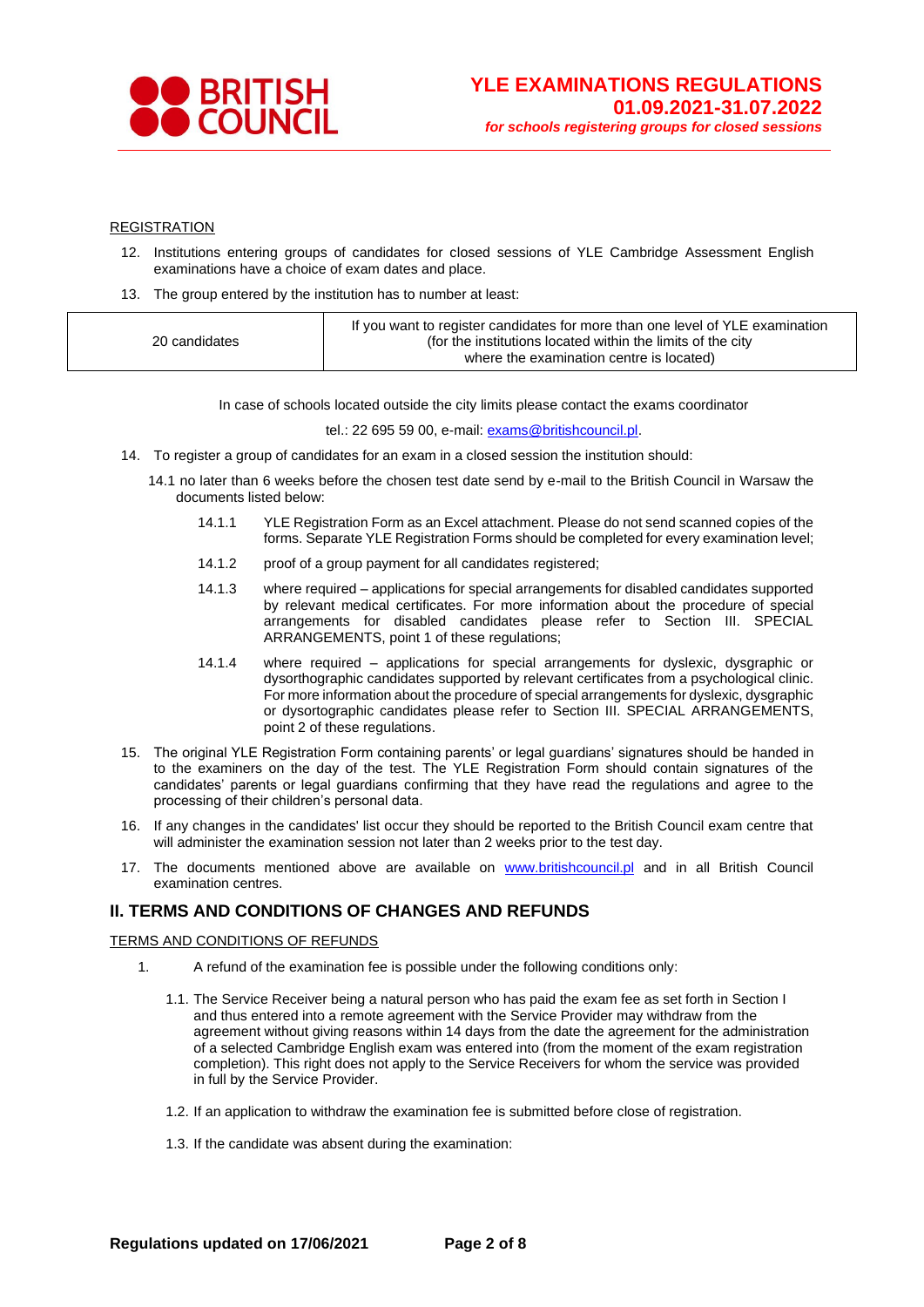

- 1.3.1. for medical reasons, on condition that the period of absence covers the date of the written test,
- 1.3.2. because of the death of a close relative, on condition that the death occurred no more than 30 days before the date of the written test for which the candidate was registered. Close relatives are spouses, common-law partners, siblings, ascendants, descendants, in-laws, sons-in-law, daughters-in-law, stepparents, stepchildren, adopted children and adoptive parents,
- 1.3.3. because of the death of the candidate.

1.4 In case of refusal to hold an exam session by the Fundacja British Council examination centre.

 2. Should the total number of candidates registered for at a given exam session be less than 20 (or less than 12 for one level) because of withdrawals, the British Council will not be able to organise the exam in a closed session. However, the registering institution will have the option of registering candidates in an open session.

#### REQUIRED DOCUMENTS

- 3. In the case of withdrawal described in point 1.1. and 1.2 the candidate or the person/institution that submitted the fee on behalf of the candidate, should contact the British Council exam centre by the stated deadline and submit a [request form](https://www.britishcouncil.pl/sites/default/files/refund_form_yle_uni_prof_school_2021_ep_final.pdf) indicating the chosen form of refund and a proof of payment.
- 4. In the case of absence described in point 1.3.1. the candidate or the person/institution that submitted the fee on behalf of the candidate should submit a medical statement (which can be issued on a British Council [template\)](https://www.britishcouncil.pl/sites/default/files/zwolnienie_lekarskie_medical_certificate_2021_pl_gb_ep_final.pdf), a [request form](https://www.britishcouncil.pl/sites/default/files/refund_form_yle_uni_prof_school_2021_ep_final.pdf) indicating the chosen form of refund and a proof of payment.
- 5. In the case of absence described in point 1.3.2. the candidate or the person/institution that submitted the fee on behalf of the candidate should submit a copy of the death certificate, a [request form](https://www.britishcouncil.pl/sites/default/files/refund_form_yle_uni_prof_school_2021_ep_final.pdf) indicating the chosen form of refund and a proof of payment.
- 6. In the case of the situation described in point 1.3.3. the beneficiary or the person/institution that submitted the fee on behalf of the candidate should submit a copy of the death certificate, a [request form](https://www.britishcouncil.pl/sites/default/files/refund_form_yle_uni_prof_school_2021_ep_final.pdf) indicating the chosen form of refund and a proof of payment.
- 7. All forms mentioned above are available on [www.britishcouncil.pl,](http://www.britishcouncil.pl/) at all British Council examination centres and from the representative of the registering institution.
- 8. The documents mentioned in points 4, 5, 6 and 7 should be submitted to the examination centre together with a proof of payment (copy of payment slip), not later than two weeks after the written test the candidate is registered for.
- 9. A full or partial refund can be made in the following ways (in accordance with conditions of refunds stated above):
	- 9.1 bank transfer,
	- 9.2 postal order.

9.3 an exam voucher which will cover the whole or part of the examination fee in a subsequent exam session within two years from the date of issue. A voucher may be used to register for a different exam than the one the candidate was originally registered for. The candidate or the institution is obliged to cover the difference between the voucher value and the exam fee listed in the current register of fees.

10. The candidate or the person/institution that submitted the fee on behalf of the candidate is entitled to a refund under the conditions stated below:

10.1 In the case of withdrawals described in point 1.1 a refund of 100% of the submitted fee in the form of a voucher, bank transfer or postal order.

10.2 In the case of withdrawals described in point 1.2 a refund of 80% of the submitted fee in the form of a bank transfer or postal order.

10.3 In the case of absence indicated in points 1.3.1 and 1.3.2 a refund of 60% of the submitted fee in the form of a bank transfer or postal order.

10.4 In the case of absence indicated in point 1.3.3. the beneficiary or the person/institution that submitted the fee on behalf of the candidate is entitled to a refund of 100% of the submitted fee in the form of a bank transfer or postal order.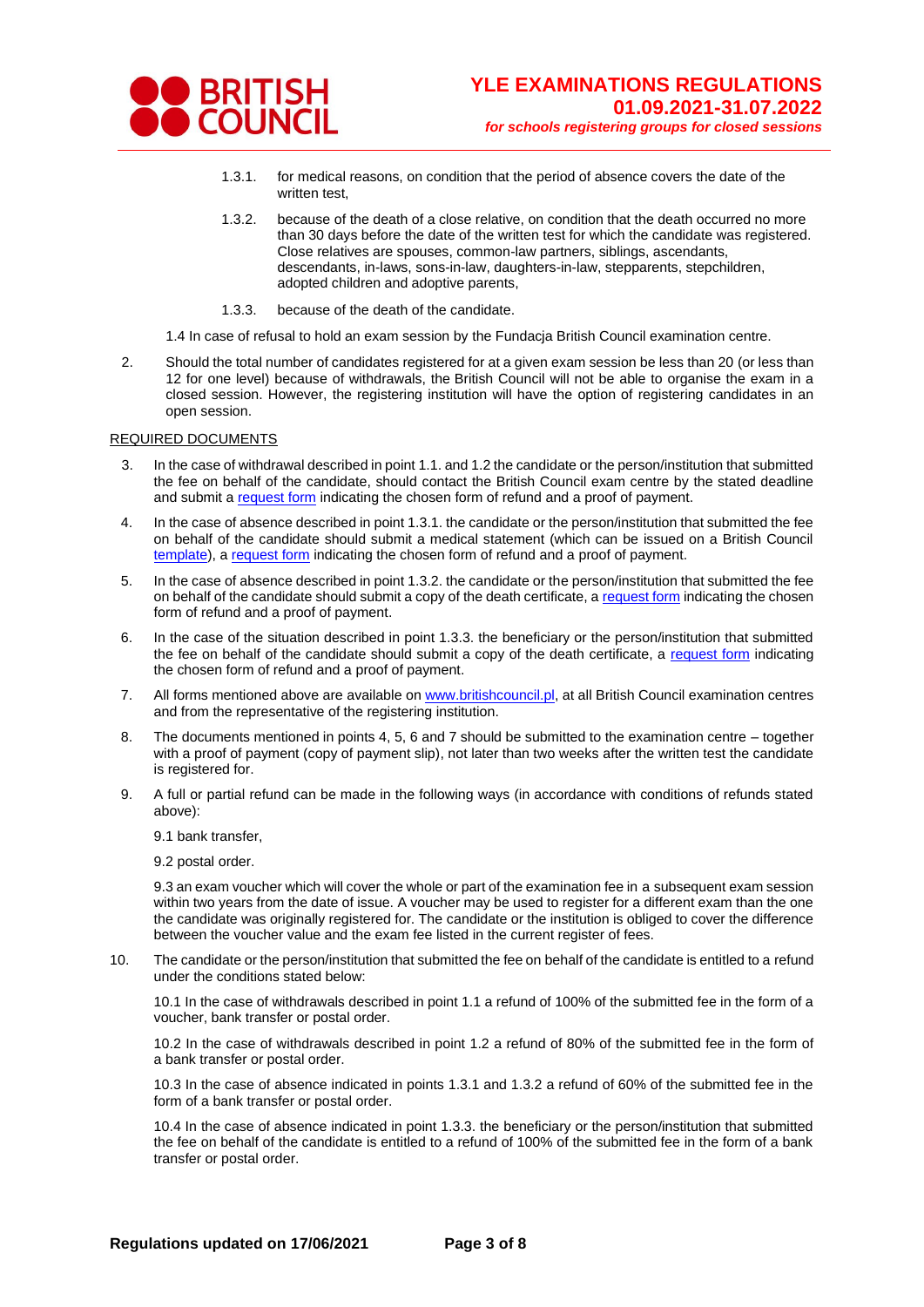

- 11. The choice of the form of refund belongs to the person entitled to the refund or the beneficiary. The choice of the form of refund is binding as confirmed on the submitted request form.
- 12. Refunds by bank transfer or postal order will be made within 30 days of the receipt of the full set of correctly completed documentation together with a proof of payment, by the British Council.
- 13. Vouchers will be issued within 30 days of the receipt of the full set of correctly completed documentation together with proof of payment, by the British Council. Vouchers can be issued either in electronic or paper form – the choice to be made by the person and institution entitled to the refund.

#### OTHER CHANGES

14. On close of registration:

- 14.1 fees cannot be transferred from one of exam to another.
- 14.2 fees cannot be transferred to subsequent sessions.
- 14.3 the dates of all the exam components as well as the examination centre cannot be changed.

## **III. SPECIAL ARRANGEMENTS**

The British Council ensures equal opportunities to all candidates, including persons with special needs. Special arrangements can be provided under the conditions stated below.

1. Candidates with disabilities:

Parents or legal guardians of candidates who require special arrangements (e.g. candidates with hearing or visual difficulties) are asked to inform the representative of their institution about this fact during registration, before they pay the examination fee. The representative checks with the British Council whether the requirements can be met. Relevant supporting documentation – a medical certificate and a [form](https://www.britishcouncil.pl/sites/default/files/internal_sa_form_gb_16_09_2020_ep_final.pdf) completed and signed by the candidate's parent or legal guardian – should be submitted on behalf of the candidates by the registering institution **7 weeks**  before the test date together with the YLE Registration Form.

**If an institution wishes to register a group of disabled candidates, it should contact the examination centre at least 7 weeks before the exam date in order to discuss exam arrangements. If a request for special arrangements is placed at a later time, the centre may not be able to hold the exam on the date chosen by the institution or provide the necessary arrangements.**

2. Candidates with dyslexia, dysgraphia or dysorthographia:

Parents or legal guardians wishing to apply for extra time for the written parts of the examination for their children because of dyslexia, dysgraphia or dysorthographia are asked to provide their registering institution with the following documents before the registration documents are sent to the British Council exam centre:

- 2.1. a report provided by a fully qualified educational, clinical or chartered psychologist stating details of the degree of dyslexia, dysgraphia or dysorthographia.
- 2.2. a [form](https://www.britishcouncil.pl/sites/default/files/internal_sa_form_gb_16_09_2020_ep_final.pdf) completed and signed by parents or legal guardians of the candidate. The form is available on [www.britishcouncil.pl,](http://www.britishcouncil.pl/) at all British Council examination centres and from the representative of the registering institution.

**No documents regarding special arrangements will be accepted after close of registration, i.e. after the Entry Form has been submitted.**

### **IV. EXAM ARRANGEMENTS**

- 1. The institution registering candidates for examinations in a closed session is obliged to make available, free of charge to the British Council, an appropriate venue where all the written, listening and speaking parts of the exam can be conducted. The venue should seat a minimum of 10 candidates, however, venues seating all registered candidates per level are a preferred option. All venues must meet the requirements listed in the document *[Standards of halls for exam sittings](http://www.britishcouncil.pl/sites/default/files/standardy_sal_egzaminacynych_fundacja_2015_09_23_gb_am_final_0.pdf)* available o[n www.britishcouncil.pl](http://www.britishcouncil.pl/) and at all British Council examination centres. The door to the room in which the speaking part of the test is conducted must have a window.
- 2. The following stationery should be available for each candidate during a YLE test: a pencil, eraser, pencil sharpener and crayons: yellow, orange, red, pink, purple, blue, green, brown, grey and black on each candidate's desk. The school should ensure that none of the above is missing during the test.
- 3. Should the institution registering candidates for examinations in a closed session provide examination venues seating less than the full number of candidates registered per level it is obliged to make available,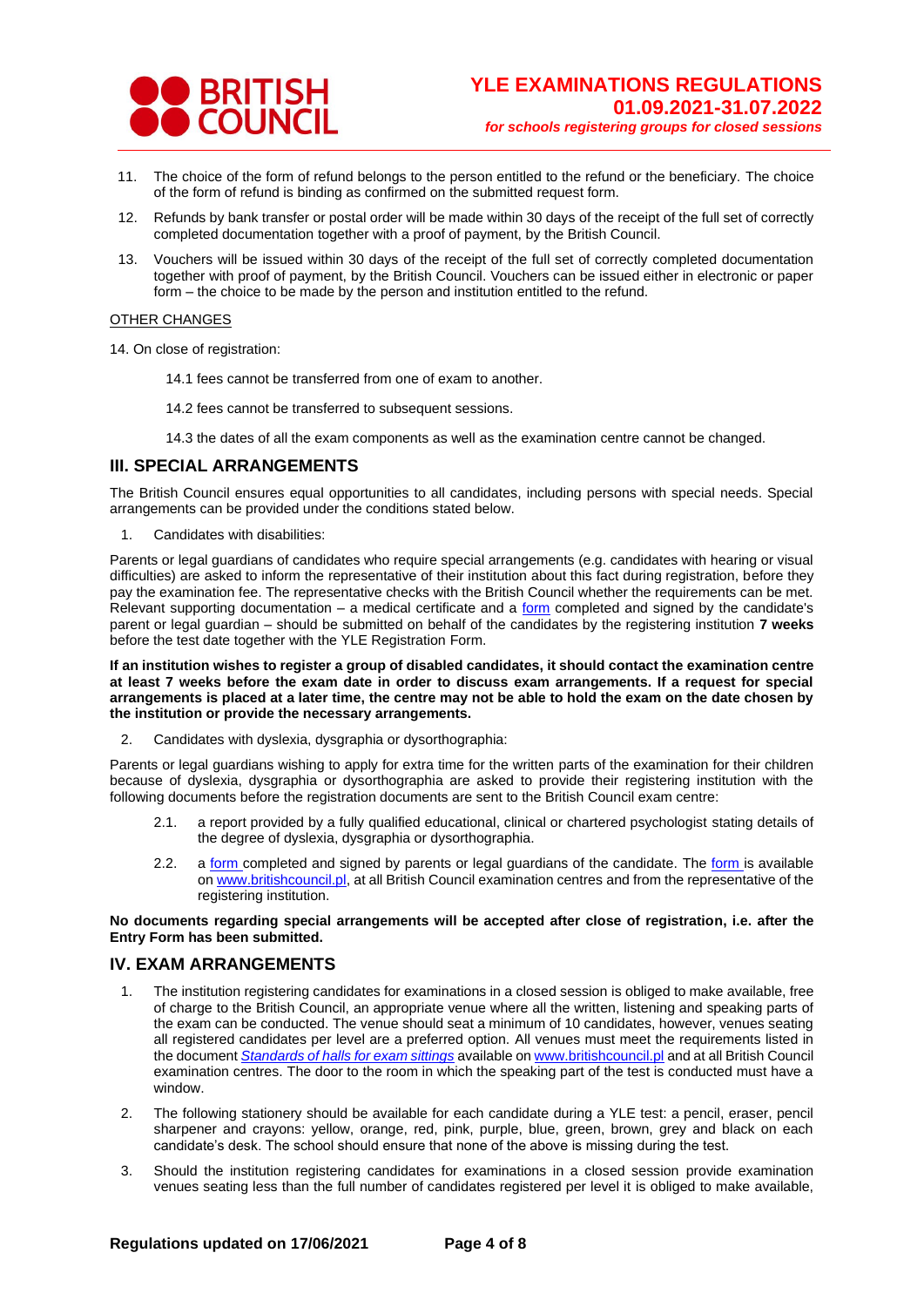

free of charge to the British Council, one Invigilator per each exam venue (in addition to the usher mentioned in point 4 below). The British Council will provide all other staff. If all registered candidates are seated in one exam venue the British Council will provide all staff required during the session (except for the usher mentioned in point 4 below).

- 4. The institution registering a group of candidates for the exams covered by these regulations is responsible for the health and safety of each child from the moment care of the child is transferred by its parents to the school representative till it is collected by the parents after the examination. Both the British Council and the registering institution ensure that during all activities related to the YLE exam session they will obey the regulations and legal directives, both Polish and international, in accordance with the United Nations Convention on the Rights of the Child and the British Council Child Protection policy.
- 5. The school will nominate a person to look after the children waiting for their speaking test and, if needed, to be present in the exam room during the written part of the test.
- 6. Ideally the usher should be the children's teacher. The usher:
	- brings the child to the waiting area near the test room (tells the child that he/she is now going to take the oral part of the test; tells the child the name of the oral examiner and assures him/her that the examiner is nice and friendly);
	- reminds the child of the speaking test format and takes the child into the test room when the examiner is ready and introduces the examiner to the child;
	- leaves the test room having checked that the child is not upset or overanxious.
	- brings the next child to the waiting area near the test room;
	- takes the child out of test area when the oral test is completed.
- 7. For every part of the examination candidates should:
	- be punctual (latecomers will not be allowed into the exam room);
	- bring a valid identity document (with a recent photo).
- 8. Candidates are not allowed to bring any electronic equipment to the examination venue. Candidates are also requested not to bring any expensive personal items. The British Council is not liable for the loss of any items left in the cloakroom.

#### **MOBILE PHONES AND WATCHES**

Mobile phones and watches may not be taken into the examinations room. Candidates cannot use or be in possession of a mobile phone during the whole period of the examination (including the breaks between examination components). Any candidate using or in possession of a mobile phone during the examination or breaks may be disqualified.

9. On conclusion of the examination the supervisor packs the candidates' papers as well as all other exam materials and personally takes them to the British Council examination centre. If the candidate groups are big, the papers are packed in envelopes and signed by the supervisor across the seal. The registering institution sends the packages by domestic UPS courier service (the cost of the delivery is covered by the British Council) to the British Council examination centre responsible for the session administration immediately after the examination. Any breach of the seal following the supervisor's departure may result in the invalidation of the session.

## **V. COMPLAINTS**

- 1. All comments concerning the conduct of the examination should be directed to the supervisor/test administrator immediately after the examination (in the case of the listening test all comments should be reported at the beginning of the test, after hearing the introductory recording) and also in writing (by email or in person) to the British Council examination centre staff no later than five days after the relevant part of the examination. Information on how to submit comments can be found on [www.britishcouncil.pl.](http://www.britishcouncil.pl/)
- 2. The Service Receiver may ask questions, give opinions or lodge complaints concerning the Service Provider and the services it provides by using the contact details available on www.britishcouncil.pl. The Service Provider shall address all opinions, questions or complaints from the Service Receivers within 5 working days of their receipt.

### **VI. RESULTS AND CERTIFICATES**

1. Children who participated in all three parts of the test will receive certificates.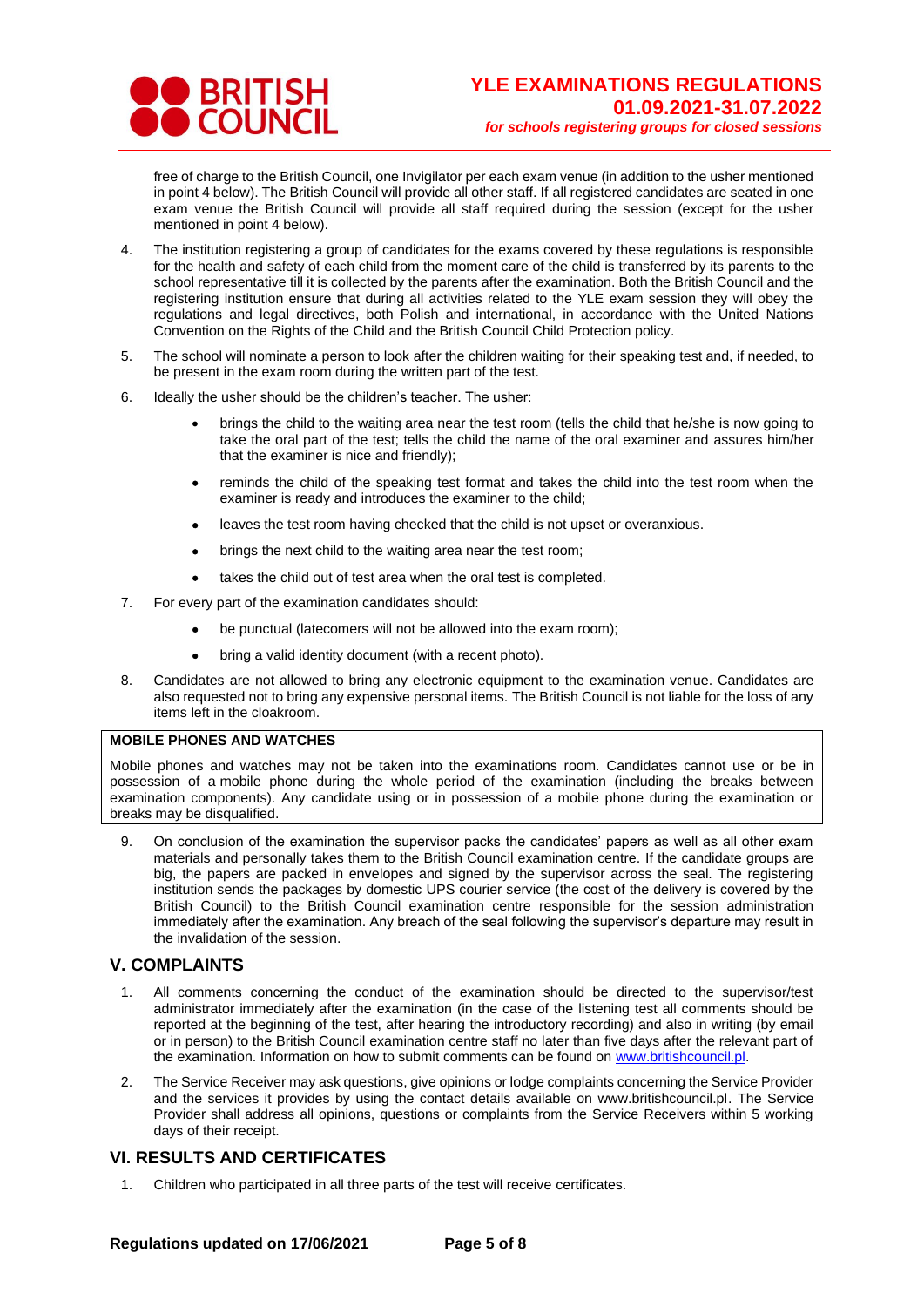

- 2. Test grades are presented in the form of shields. Each of the three test papers Reading & Writing, Listening and Speaking is marked separately. Maximum score per paper is 5 shields which makes for 15 shields in total. It is assumed that children whose total score is 10 or more shields and no less than 3 in an individual paper are ready to prepare for the next test level.
- 3. Certificates are delivered by the Cambridge Assessment English to the British Council exam centre after 4 weeks from the receipt of exam papers by Cambridge Assessment English.
- 4. Certificates can be collected in the following way:
	- 4.1. if a school is located in the same city as the British Council examination centre, the certificates can be collected by a school representative on presentation of an ID. Authorisation to collect the candidates' certificates by the school representative is provided by parents or legal guardians on the YLE Registration Form.
	- 4.2. if a school is located in a city in which there is no British Council examination centre and the school representative is unable to collect certificates in person, the certificates can be sent to the school by domestic courier (cost of despatch covered by the Btitish Council). Authorisation to collect the candidates' certificates by the school representative is provided by parents or legal guardians on the YLE Registration Form.
- 5. For certificates damaged after delivery to the candidate, a replacement can be produced provided the original certificate is returned within 5 years of the date of issue. There is a charge for this, as listed on the Examination Price List.

**Candidates' results and certificates are kept by an exam centre for two years from the first day they can be collected from that centre. After that time, they are destroyed.**

# **VI. LIABILITY OF THE BRITISH COUNCIL**

The British Council has a fundamental duty of care towards all children we work with.

The British Council and the Examining Boards take all reasonable steps to provide continuity of service. These institutions, however, cannot be held responsible for any irregularities of service caused by circumstances beyond their control. In the case of delays, interruptions or cancellation of examinations or delays in the issue of results for reasons independent of the organisers, we will make every effort to resume normal service as soon as possible. In the above mentioned cases the British Council's liability will be limited to re-testing at a later date or a refund of the registration fee. If the delays or interruptions in the course of the examinations were caused by the organisers and lasted longer than 24 hours, or if the examinations were cancelled through a fault of the organisers, candidates may apply for compensation of loss on general terms.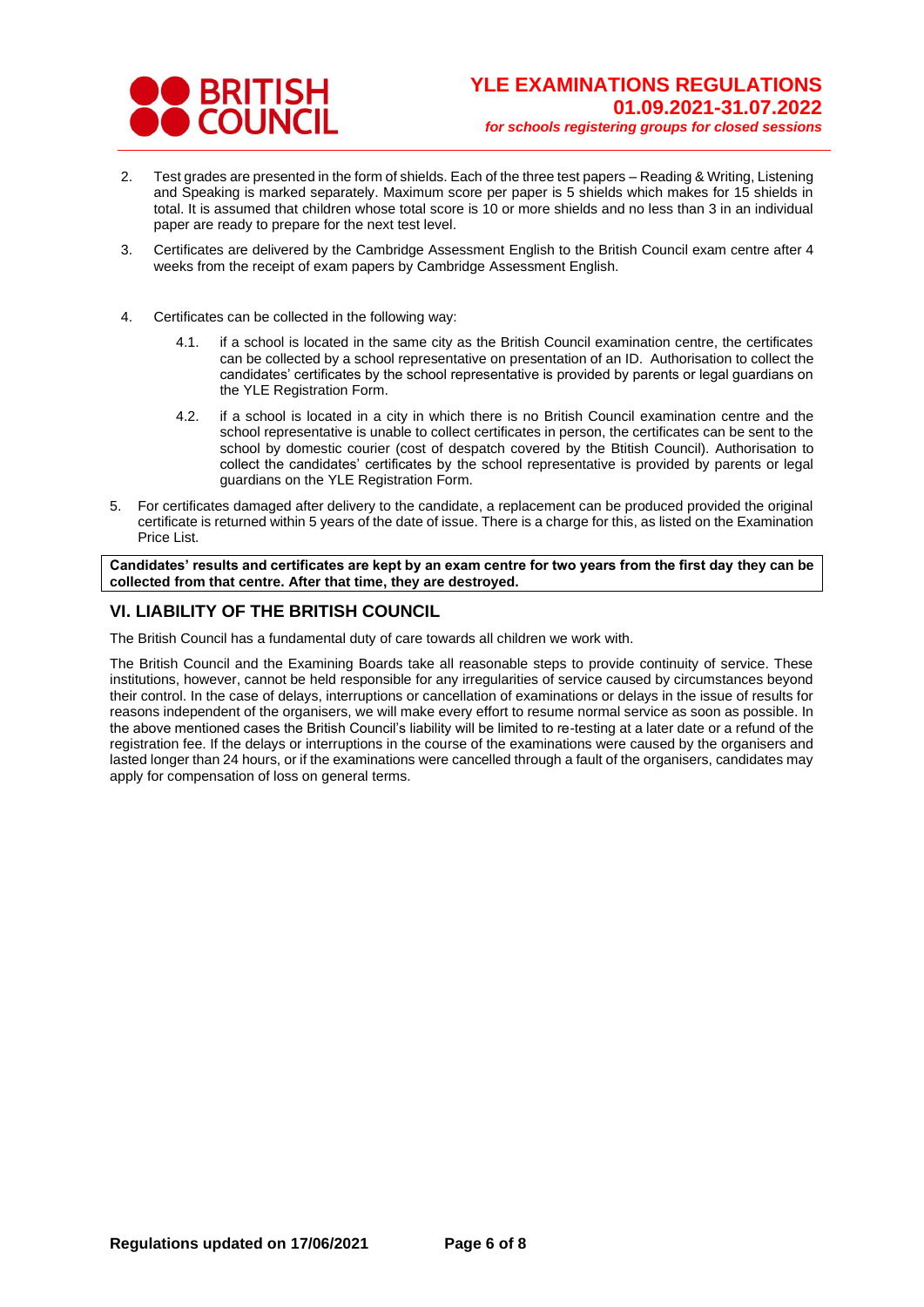

## **INFORMATION CLAUSE CONCERNING THE PROCESSING OF PERSONAL DATA OF THE PARTICIPANT OF THE YLE EXAM**

Pursuant to Article 13(1) and (2) of Regulation (EU) 2016/679 of the European Parliament and of the Council of 27 April 2016 on the protection of natural persons with regard to the processing of personal data and on the free movement of such data, and repealing Directive 95/46/EC (OJ L 2016.119.1), hereinafter referred to as the GDPR, we hereby inform you that:

1) The following entity is the Controller of your personal data:

In the territory of Great Britain: Cambridge Assessment English The Triangle Building Shaftesbury Road Cambridge CB2 8EA United Kingdom

In the territory of Poland: British Council Foundation ul. Koszykowa 54 00-675 Warsaw Poland

- 2) You may contacted the Data Controller using the following e-mail address: [rodo@britishcouncil.pl](mailto:rodo@britishcouncil.pl) or in writing at the address of the controller's registered office with a note reading "Data protection". 3) Your personal data will be processed for the following purposes:
- 

| Purposes of personal data processing                                                                                                                                                                 | <b>Legal basis for processing</b>                                                                                                |
|------------------------------------------------------------------------------------------------------------------------------------------------------------------------------------------------------|----------------------------------------------------------------------------------------------------------------------------------|
| In order to perform the provisions of the YLE<br>examination contract checking the level of<br>languages competence                                                                                  | in order to perform and under the contract to<br>which you are a Party<br>legal basis: point (b) of Article 6(1) of the GDPR     |
| In order to fulfill legal obligations imposed on the<br>personal data controller arising out of the<br>provisions of law for tax and accounting purposes                                             | fulfilling legal obligations imposed on<br>the<br>personal data controller<br>legal basis: point (c) of Article 6(1) of the GDPR |
| In order to check your satisfaction and determine<br>the quality of our service                                                                                                                      | pursuing legitimate interests of the personal data<br>controller<br>legal basis: point (f) of Article 6(1) of the GDPR           |
| For internal administrative purposes                                                                                                                                                                 | pursuing legitimate interests of the personal data<br>controller<br><b>legal basis:</b> point (f) of Article 6(1) of the GDPR    |
| In order to establish, exercise or defense legal<br>any, in relation to contentious<br>claims, if<br>proceedings conducted as well as proceedings<br>before public authorities and other proceedings | pursuing legitimate interests of the personal data<br>controller<br>legal basis: point (f) of Article 6(1) of the GDPR           |

- 4) Your personal data may be transferred to:
	- entrepreneurs providing accounting and payroll services as well as legal, insurance and IT services for the benefit of the British Council Foundation;
	- Cambridge Assessment English;
	- the main unit of British Council.
- 5) Personal data will be processed for the following periods of time:
- Your personal data will be processed for the period necessary to achieve the purposes indicated in point 3.
- 6) The British Council Foundation ensures that all persons whose personal data is processed have appropriate rights arising out of the GDPR. Therefore, you have:
	- **1. the right to access personal data**, including the right to receive a copy of such data,